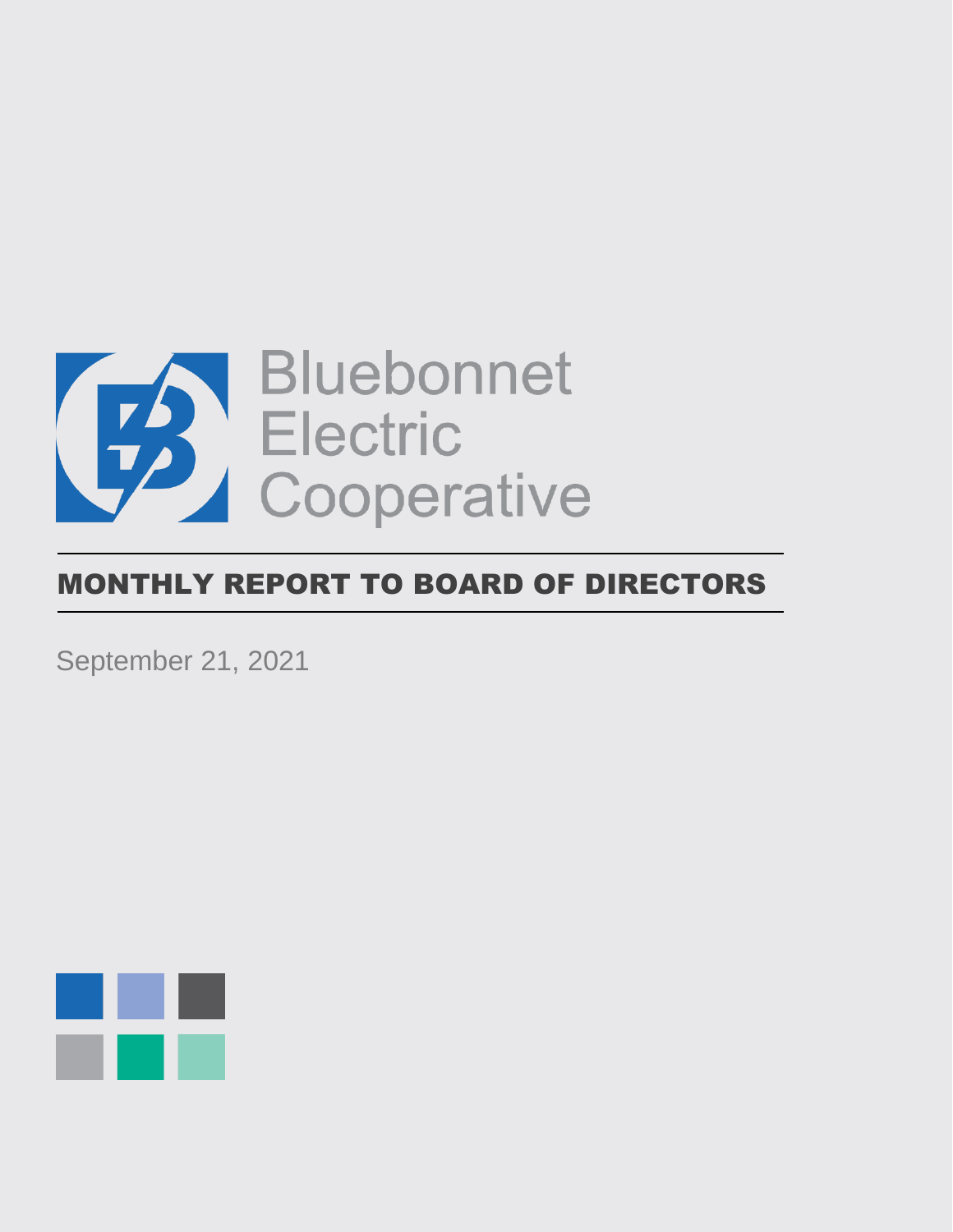

# **Tuesday, September 21, 2021 9:00 am**

#### **Invocation**

#### **Items from Chair**

1. Approve Minutes of August 17, 2021 Regular Meeting

## **Items from CEO**

#### **Staff Reports**

- 1. Corporate Services
	- a. Financial reports
	- b. PCRF
	- c. Purchase orders

#### 2. System Operations

- a. New extensions
- b. Residential developments
- 3. Administrative Services a. 6-Month look ahead
- 4. Public Affairs
	- a. Legislative update

### **Action Items from Regular Session**

- 1. Approve the payment of the August LCRA, AEP, and BP power bill invoices
- 2. Authorize the discounted early retirement of capital credits for inactive accounts with \$275 or less in unretired funds and estates that have been identified and fully allocated as of August 31, 2021.
- 3. Approve a one-year software contract for the annual Microsoft licensing of IT software
- 4. Approve a three-year software contract renewal with ARCOS for the utilization of our current field operations and outage restoration callout system

### **Executive Session**

- 1. Items from CEO
- 2. 401(k) Plan Amendment
- 3. Manor 290 Property
- 4. Economic Development update
- 5. Legal report
	- a. Board policies